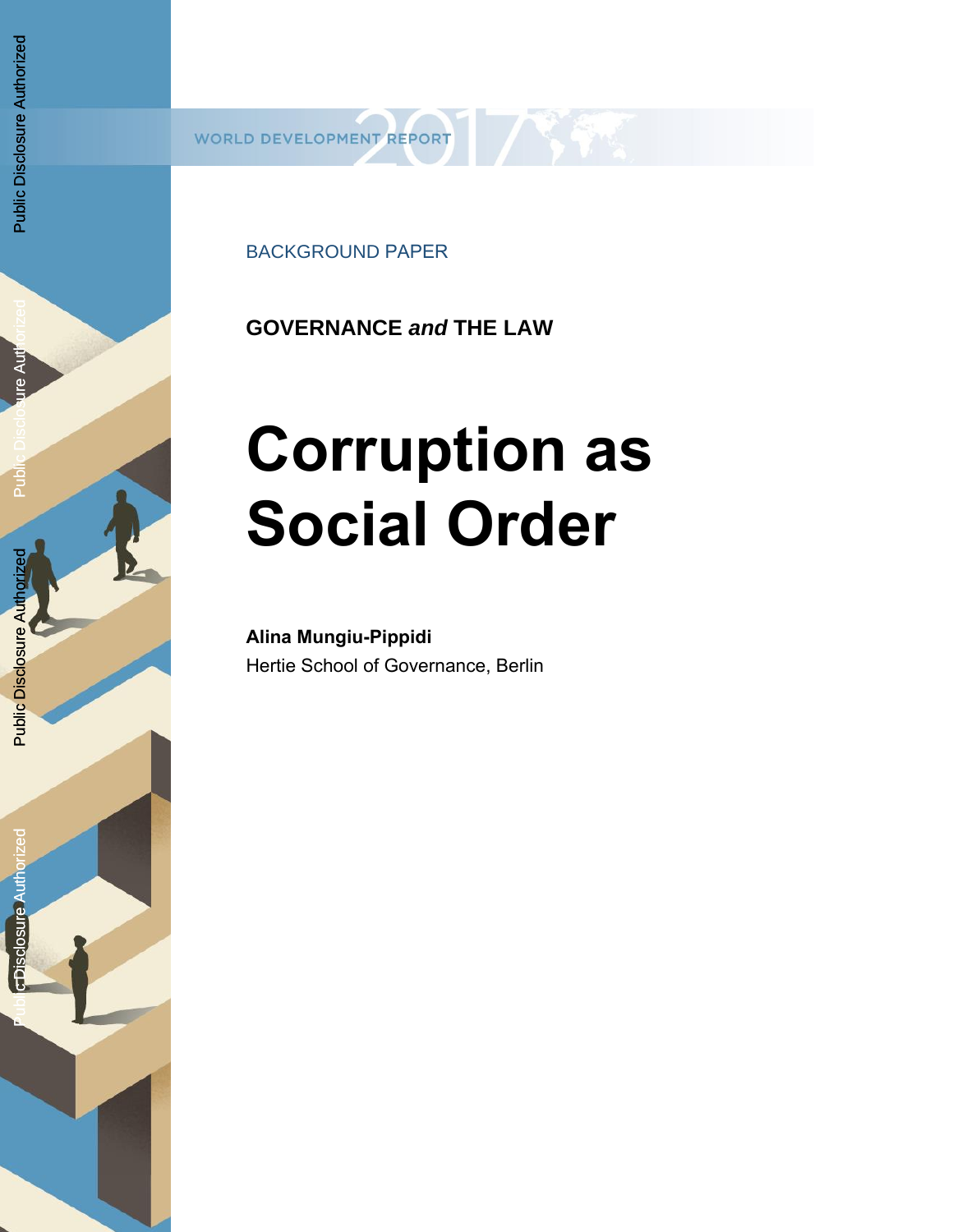#### **Disclaimer**

This background paper was prepared for the World Development Report 2017 *Governance and the Law*. It is made available here to communicate the results of the Bank's work to the development community with the least possible delay. The manuscript of this paper therefore has not been prepared in accordance with the procedures appropriate to formally-edited texts. The findings, interpretations, and conclusions expressed in this paper do not necessarily reflect the views of The World Bank, its Board of Executive Directors, or the governments they represent.

The World Bank does not guarantee the accuracy of the data included in this work. The boundaries, colors, denominations, and other information shown on any map in this work do not imply any judgment on the part of The World Bank concerning the legal status of any territory or the endorsement or acceptance of such boundaries.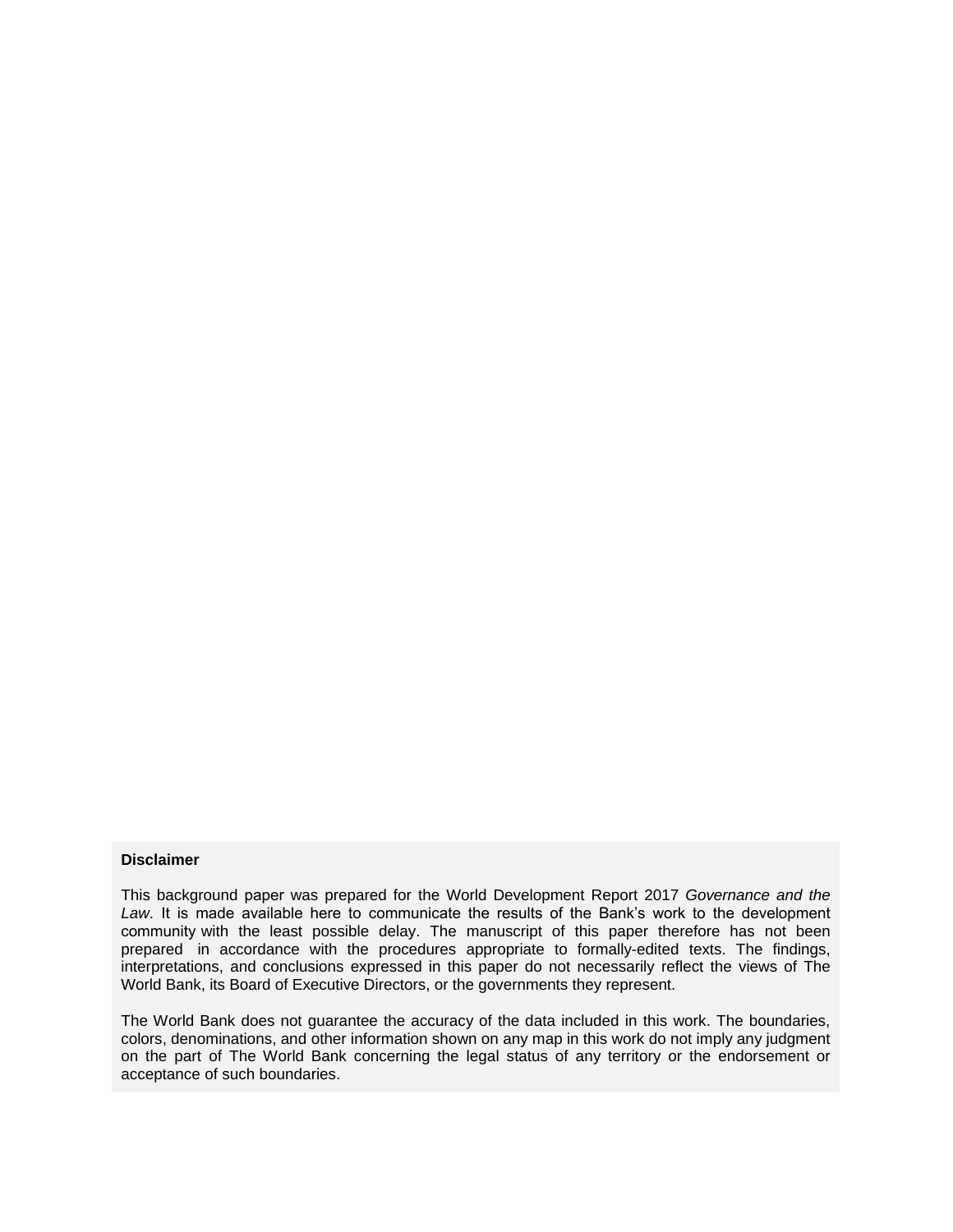# **Corruption as social order**

# *By Alina Mungiu-Pippidi*

To understand why corruption has become the crucial issue for the latest generation of protest movements and uprisings, from Tunisia to Moldova and from India to Brazil, public corruption is best conceived as part of a broader social order context and not at individual level. Presuming corruption to be the exception and public integrity the norm in every society does not reflect the reality and can lead to erroneous development strategies, as norm building and norm enforcement require two very different approaches. Corruption is hardly a social 'malady' to be eradicated, but rather a default governance order, as all states have started from being 'owned' by a few individuals who control all resources to eventually reach a situation when the state represents everybody equally and shares public resources equitably. Particularism is a natural inclinationpeople tend to favor their own, be it family, clan, race or ethnic group: treating the rest of the world fairly seems to be a matter of extensive social evolution and sufficient resources. The publicprivate separation in public affairs and the complete autonomy of state from private interest are exceptions in the present world, difficult to reach and difficult to sustain as well.

A governance order is a salient and stable set of rules of the game, both formal and informal, determining who gets what in a given society. In the modern world we consider as corrupt a governance regime which deviates significantly from the norm of ethical universalism, where similar rules apply to everyone (Parsons 1997: 80-82) resulting in an allocation of public resources which is partial and unfair, due to the presence of ties of a personal and particular nature between office holders and certain individuals or groups. This includes other forms of favoritism beyond those motivated by bribes, and both legal and illegal corruption, reflecting the current global perception of public corruption as shown in surveys (where large majorities across countries claim that most of their officials are corrupt, although only a minority was ever asked directly for a bribe, due to some 'Panama papers' experience) and the broad approach of the United Nations Convention against Corruption (UNCAC), whose ratifying states pledge themselves to governance excluding any favoritism (Mungiu-Pippidi 2015; chapter 1).

A country can fall anywhere on this continuum of governance which has as an extreme absolute ethical universalism (public integrity, with open access) and as the other absolute particularism (every public resource is allocated by virtue of status, which largely predicts a person's life prospects). Bribes are often the way to open access for individuals with inferior connections with power and authority in what is otherwise a public resource distribution system dominated by favoritism (Mungiu-Pippidi 2015 chapter 2). The evolution towards the public integrity end should not be taken for granted; universalism and individualism, which spread in the West after the Enlightenment to become generally held norms, are not natural, nor necessarily and under any circumstance good (Wilson 1993), although in the history of Western thought they have advanced continuously from Cicero to United Nations Treaty against Corruption.

As they are not about a few people taking bribes, but about power resources being systematically used to sustain and convert into material benefits, governance orders are resilient, with the result of perpetuating unequal opportunities and subverting fair competition on the basis of merit and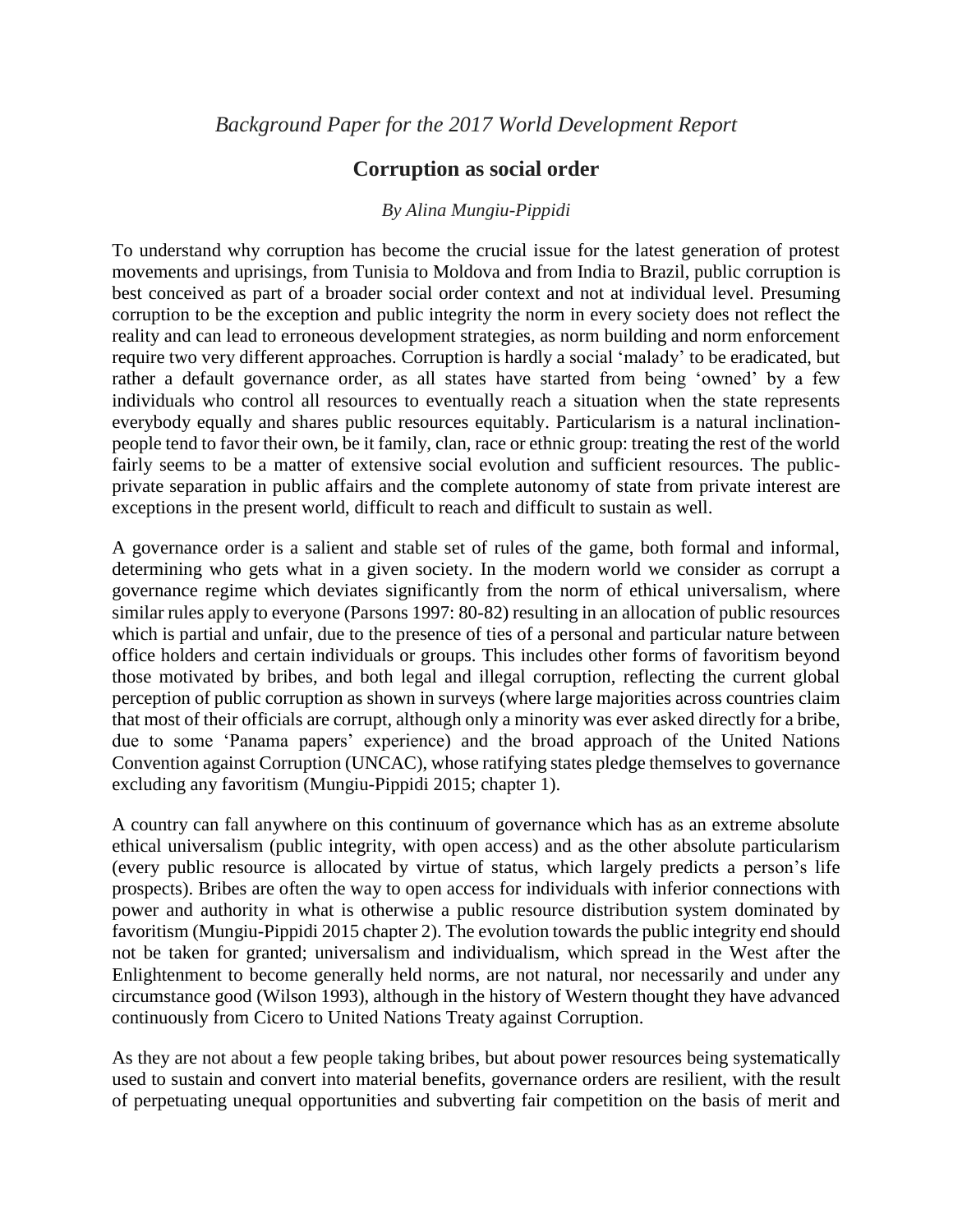hard work. Corruption correlates poorly with democracy, but closely with Geert Hofstede's (Hofstede 2011) psychological concept of power distance (the accepted hierarchy of power status in a society). It is therefore costly for the society at large, as it frequently results in the failure to enforce merit and honesty versus connections or privilege, with the inability to innovate and the drain of best brains towards merit-based societies, creating a vicious circle (Mungiu-Pippidi 2015, chapter 1). Furthermore, if the state is perceived to collect taxes from the many to redistribute them as privileges to the few, the poor also do not pay any taxes and social rebellions may occasionally incur, like the Arab Spring. This was started by a street vendor who set himself on fire to defend his right to remain unlicensed and untaxed by a government perceived to work only for the interest of a dictator and his clique.

All societies start from an unequal endowment of power resources distributed across individual members or social groups, but some have managed through a long historical process to reduce such inequalities and arrive at citizenship, whereas society members have sufficient autonomy to defend their rights. Societies also differ in the accessibility of material resources which can be ripped off easily by people with power, such as natural resources. As states develop historically, individual autonomy grows, but so do the material resources available for spoiling, as people entrust more and more common resources for the state to undertake further tasks. Control of corruption can be thus conceived as a balance (see Figure 1) between such resources (of power discretion and potential material spoils) and constraints that an autonomous society is able to inflict on the ruling elites through an independent judiciary and a mass of enlightened citizens who put up a strong demand for good governance (see also Becker, G. 1968; Huther, J, and A Shah. 2000). The first generation of developed Western states has achieved this balance through modernization, but many other countries around the word have since tried to replicate this without achieving similar impersonality and rationalization of government. The last waves of democratization produced about eighty new democracies where politics is still about spoiling public resources by each elections winners in their turn.



**Figure 1 about here. Control of corruption as a balance**

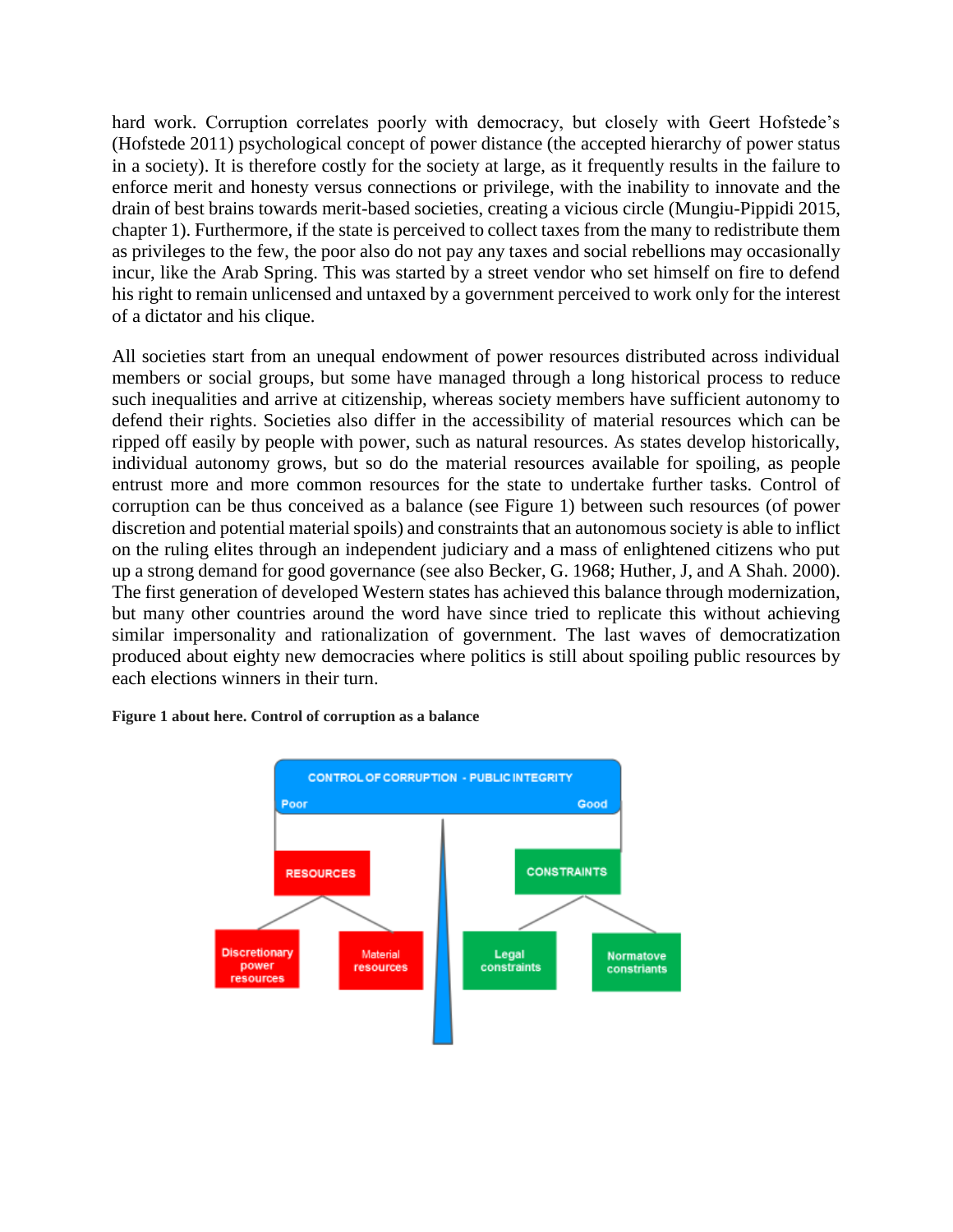## *How inescapable is corruption?*

Modernity, however, as captured in the human development index, explains only a little more than half the variation in control of corruption. The association of control of corruption with human development index shows that some countries over-perform, and others underperform on governance seeing their human development, while in most of the countries we find a close correspondence (see Figure 2). Countries which seem to have found the virtuous circle of development by political agency are New Zealand, Norway, Denmark, Singapore, Chile, Uruguay, Georgia, Estonia, Costa Rica, Botswana. Countries which underperform are Venezuela, Argentina, Zimbabwe, Azerbaijan, Central Asian countries, Italy and Greece. How an optimal balance was reached or was missed in such countries becomes essential to learn. The presence among achievers of countries with a poor fit to a classic modernization model by the time they started their transformation (Chile, South Korea, Georgia, Botswana) also shows that transitions from one governance order to another can be engineered and steered, although this is not frequent.



#### **Figure 2. Predicted Control of Corruption Scores Based on Human Development**

*Legend*. Dots are estimates of Control of Corruption (World Bank Institute) by Human Development Index (UNDP). Only outliers are shown.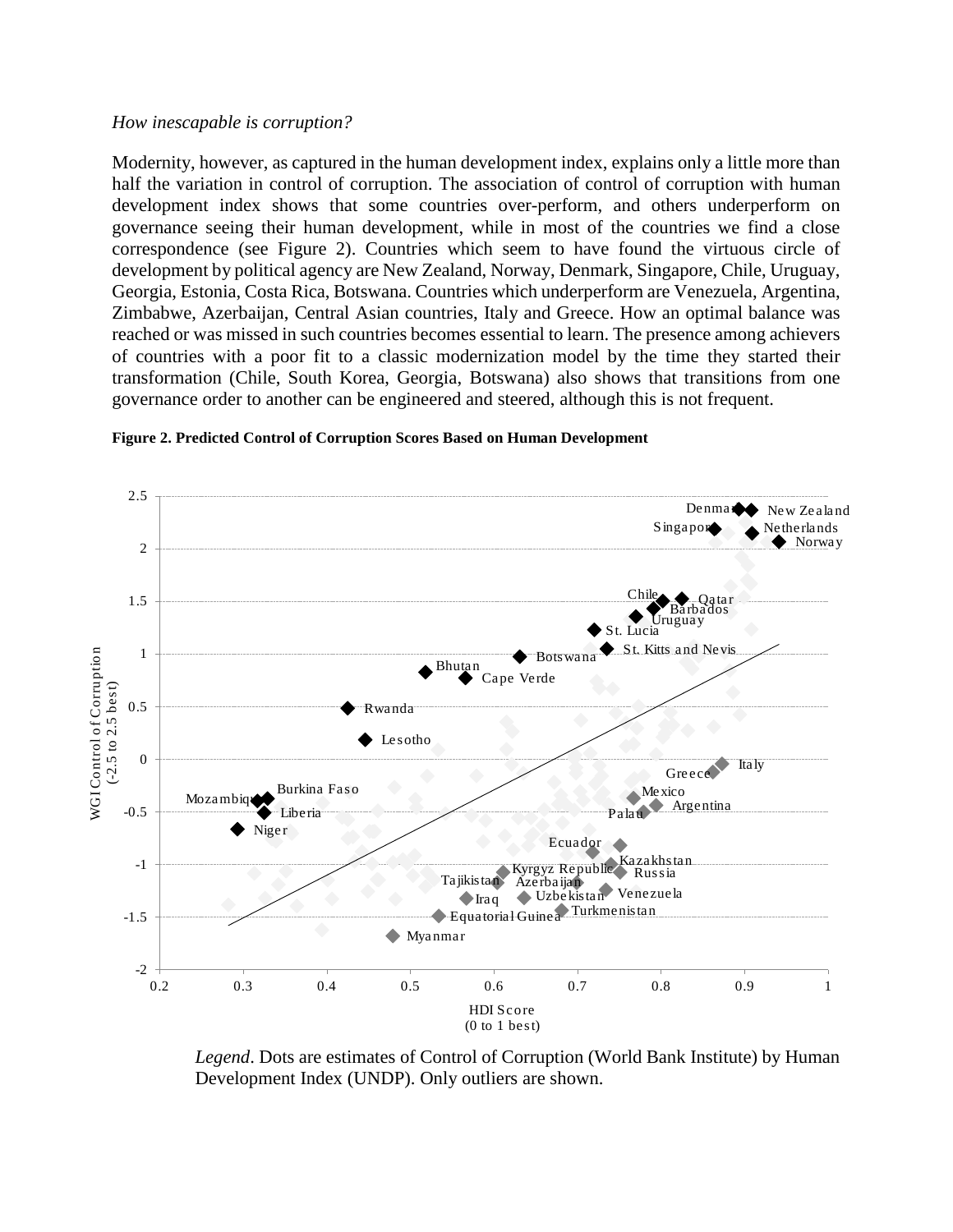Control of corruption is thus achieved when this balance gets right, and not when one or another anticorruption tool is adopted. Evidence shows that no silver bullet exists and countries which adopt anticorruption agencies, restrictive party finance legislation or whistleblower protection acts do not progress more than countries that don't- sometimes the opposite is true (Mungiu-Pippidi 2015, chapter 4). Mandatory disclosure of assets for officials work only in the presence of a free press. Fiscal transparency helps curb corruption only when an active civil society exists. It is the interaction between these factors which produces the equilibrium, and if on the society side the demand for control of corruption is poor, because spoils are used efficiently to buy off certain strategic groups, then collective action becomes impossible and the equilibrium remains suboptimal with particularism the norm. **Both reduction of resources and increase of constraints can greatly be helped by technology. Digitalization helps transparency and rationalization of fiscal management on the government side and creates empowered citizens on the society side.** Evidence exists that internet media in general and social networks in particular are indispensable components of citizen empowerment and collective action.



# **Figure3. Structural and Policy Determinants of the Control of Corruption**

The index for public integrity from Figure 3 reduces this complex model of control of corruption (fully explained, tested and referenced in Mungiu-Pippidi 2015, chapter 4) to six key strategic areas and their basic indicators, thus providing a first step to an evidence-based strategy for both governments and civil societies<sup>1</sup>. This is mirrored by the synthesis of key policies of performing countries – those which managed to evolve to ethical universalism as a norm in contemporary

 $\overline{\phantom{a}}$ 

<sup>&</sup>lt;sup>1</sup> For more details on the index, see http://www.againstcorruption.eu/publications/measuring-control-of-corruptionby-a-new-index-of-public-integrity/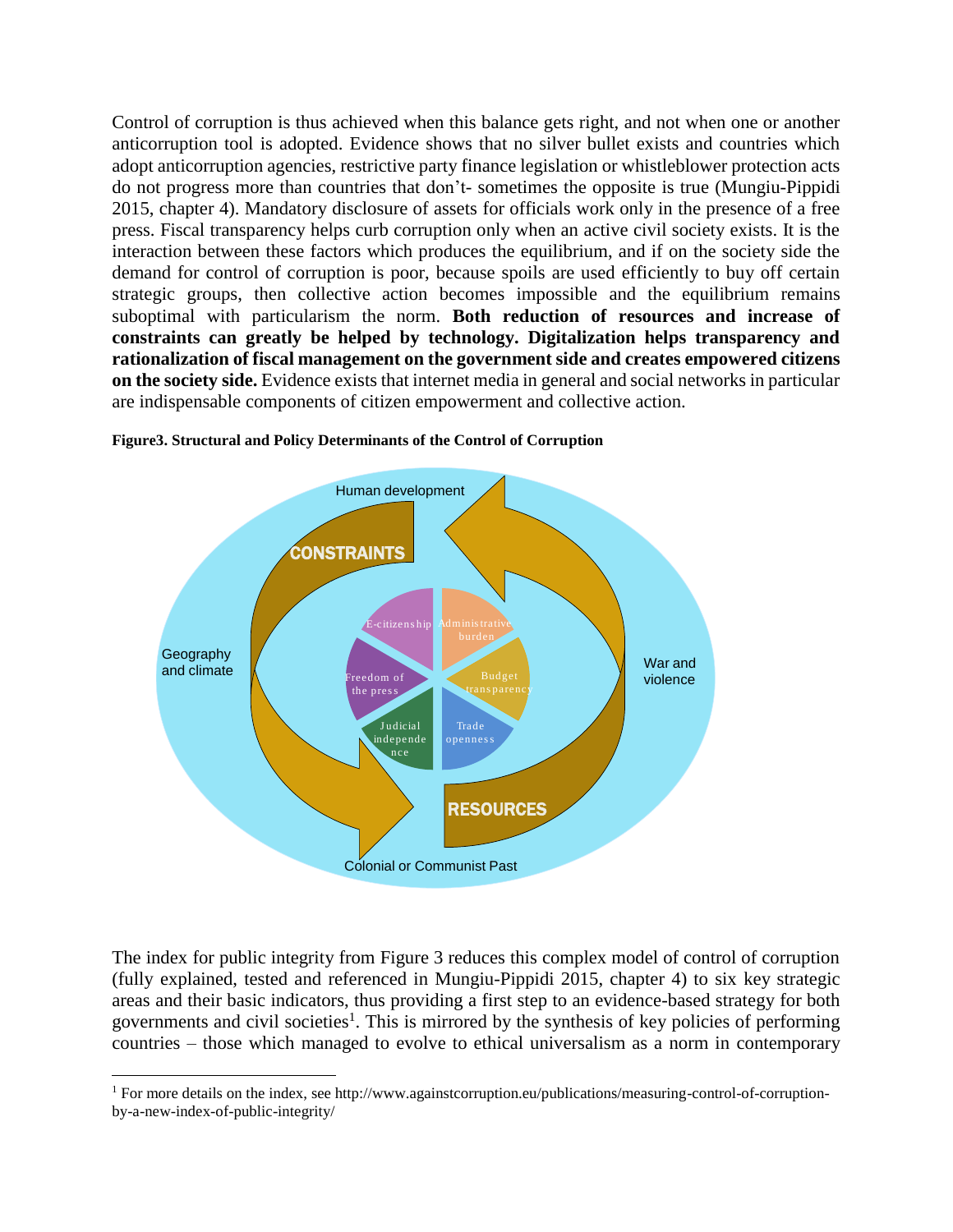times- from Table 1. The policy menu in **Table 1** has two advantages over the ordinary toolkit of consultants. First, each variable is tested on a time series model and is robustly significant. We know that it matters in affecting control of corruption in a context with all relevant controls. Second, each strategy or policy action was tried in some of the few countries which made it and worked. The table does not provide a universal recipe, but rather a checklist, an evidence based instrument to trace reforms and measure progress on what should finally be an optimal equilibrium. The current status of 104 countries on the public integrity index can be visualized here [http://integrity-index.org/.](http://integrity-index.org/) The index correlates with World Bank Control of Corruption or Transparency International CPI at over 90 per cent. It is not meant to replace a sound political economy approach, but to complement it: the first initial question of anticorruption fighters remains who are those who lose out of current institutional arrangements and how can they be built in some coalition asking for or promoting these reforms. The question of "who" has to be answered before the question of "what" to do. Who are the credible agents of change and what can empower some collective action to challenge the status quo?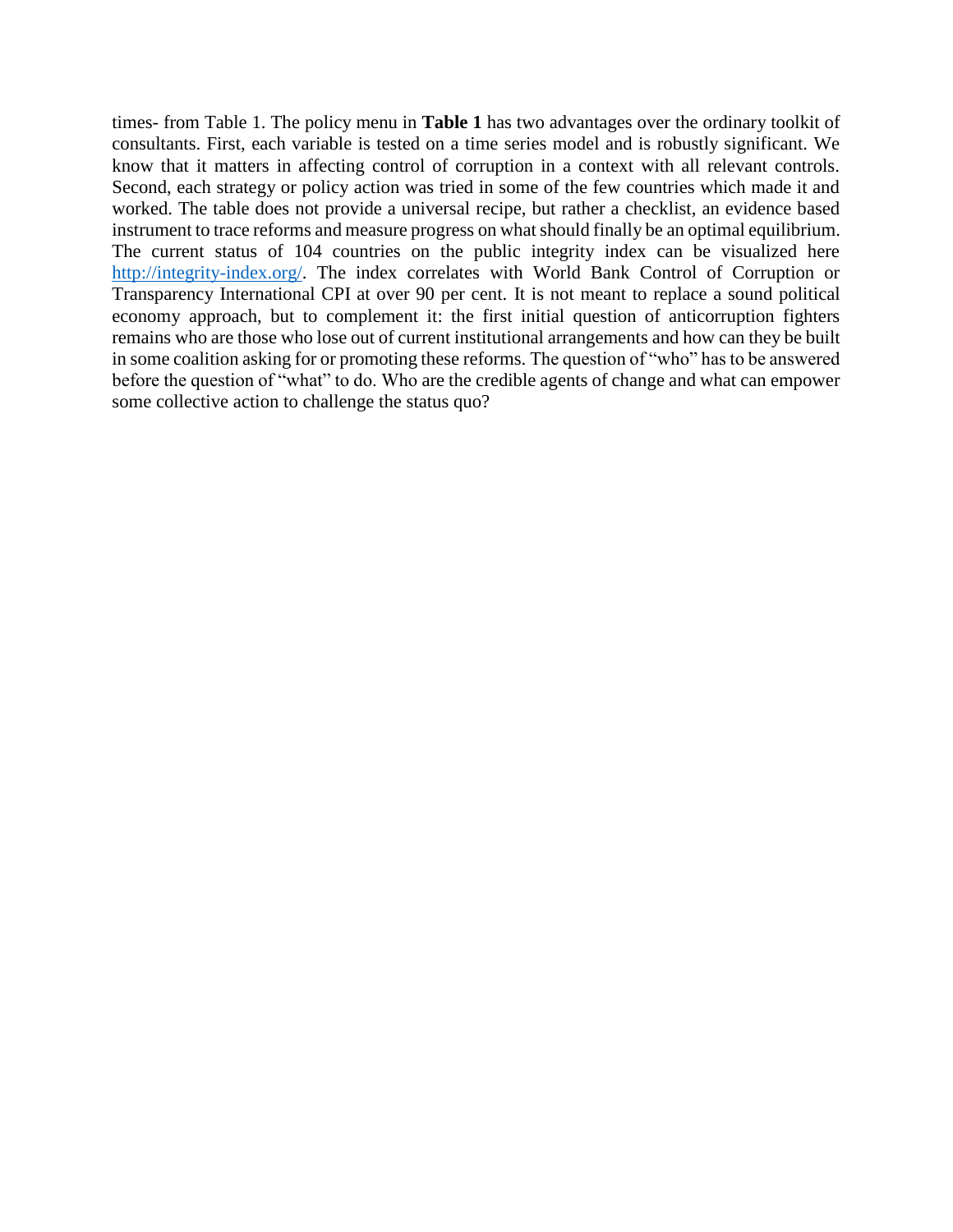# **Table 1. Checklist and indicators to trace progress on control of corruption**

|                                 | <b>Action</b>                                                                                                                                                                                                                                      | <b>Indicator</b>                                                                                       | <b>Benchmark country</b>      |
|---------------------------------|----------------------------------------------------------------------------------------------------------------------------------------------------------------------------------------------------------------------------------------------------|--------------------------------------------------------------------------------------------------------|-------------------------------|
| <b>Reduce opportunity</b>       |                                                                                                                                                                                                                                                    |                                                                                                        |                               |
| Natural resources •             | Private management with public share of proceeds<br>established by broad consultation and transparently spent                                                                                                                                      | Public report on spending revenues from<br>natural resources                                           | <b>Botswana</b>               |
| Administrative<br>discretion    | Reduce red tape and enforce equal treatment<br>$\bullet$<br>Ombudsman also auditor, controller,                                                                                                                                                    | Ease of doing business; indicators of equal<br>$\bullet$<br>treatment                                  | Georgia                       |
|                                 | judicial reviewer<br>Make resources transparent through e-government<br>$\bullet$                                                                                                                                                                  | Ration between cases solved<br>administratively/cases solved through<br>prosecution                    | Chile                         |
|                                 |                                                                                                                                                                                                                                                    | E-services as % as total public services<br>$\bullet$                                                  | Estonia                       |
| <b>Public spending</b>          | Transparent public spending concentrated on areas such as<br>$\bullet$<br>health, education, research and innovation                                                                                                                               | Existence of e-portals on online tracking<br>expenses for national and local government<br>procurement | Uruguay                       |
| <b>Formalization</b>            | Tax simplification<br>$\bullet$                                                                                                                                                                                                                    | Time of paying taxes<br>$\bullet$                                                                      | Uruguay                       |
|                                 | Tax collection by private agents                                                                                                                                                                                                                   | % increase in collection rate yearly                                                                   |                               |
|                                 | E-payments facilitation                                                                                                                                                                                                                            |                                                                                                        |                               |
| <b>Increase constraints</b>     |                                                                                                                                                                                                                                                    |                                                                                                        |                               |
| <b>Judicial</b><br>independence | Tenure, appointment and sanctioning of magistrates<br>$\bullet$<br>entrusted to magistrates' bodies only with validation of such<br>bodies by 2/3rds of upper chamber                                                                              | WEF Judiciary independence (perception of<br>businessmen)                                              | Chile, Botswana<br>and Taiwan |
|                                 |                                                                                                                                                                                                                                                    | Successful litigations against government<br>$\bullet$                                                 |                               |
| <b>Civil society</b>            | Ease of registering NGOs, 'sunshine' laws for public<br>consultations, civil society component in every donor<br>program, separate or combined with assistance to<br>government, conditions on participatory budgeting, auditing<br>or evaluations | Number of NGOs                                                                                         | Estonia                       |
|                                 |                                                                                                                                                                                                                                                    | % public consultations from total new legal<br>drafts or policies                                      |                               |
|                                 |                                                                                                                                                                                                                                                    | Existence and traffic of watchdog websites                                                             |                               |
|                                 |                                                                                                                                                                                                                                                    | Number of Facebook users                                                                               |                               |
| Freedom of the<br>media         | No government regulation for media except anti-trust or<br>$\bullet$<br>cartel legislation and transparency of ownership                                                                                                                           | Media sustainability indicators                                                                        | Estonia                       |
|                                 |                                                                                                                                                                                                                                                    | News readership/audience<br>٠                                                                          |                               |
|                                 | Political conditionality from international community<br>$\bullet$<br>related to media freedom                                                                                                                                                     |                                                                                                        |                               |
| <b>Empowered</b><br>citizens    | IT investment in education, training for educators<br>$\bullet$                                                                                                                                                                                    | Internet connections per household<br>$\bullet$                                                        | South Korea                   |
|                                 | Freedom of Internet<br>$\bullet$                                                                                                                                                                                                                   | Facebook users per country                                                                             | Estonia                       |
|                                 |                                                                                                                                                                                                                                                    | % citizens using e-services                                                                            |                               |

*Source:* Updated from Mungiu-Pippidi 2015, pp. 219-20.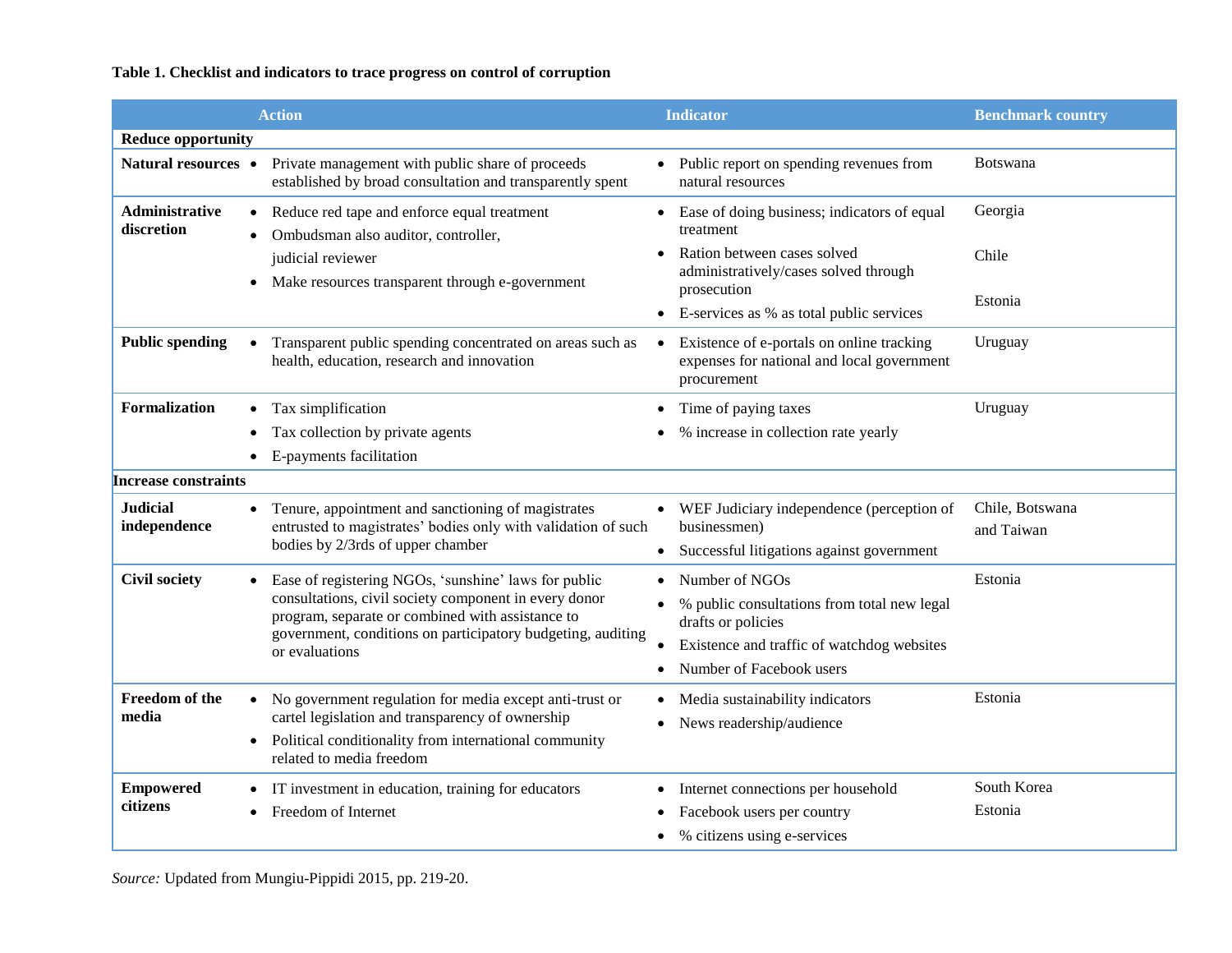## *Lessons from success cases*

Among the few successful transitions from particularism of contemporary times, Estonia emerges as the case which managed to strike the balance right in a relative short time – about a decade<sup>2</sup>. Its example was emulated by Georgia, a country with greater structural problems (partial control over its territory, refugees, territorial and economic conflict with a powerful neighbor country). Both countries experienced full-fledged revolutions, with civil societies taking over government overnight and political liberalization accompanied by free-market reforms aimed at taking away old elites' rents. In both Estonia and Georgia there was an alternative elite committed to ethical-universalist ideas. In Estonia this was the group around the young nationalist historian Mart Laar (later an adviser for the Georgian reforms as well), who was able to engineer Eastern Europe's most successful transition even though, at the time he became premier in 1992, he had read only one book on economics. During his first stint as prime minister (1992–94), he replaced almost every judge left over from Soviet times with either very young or very old magistrates (who had not been first socialized into Communist habits), and uprooted much of the "resource base" for corruption by removing legal privileges for public companies, passing a flat tax and cutting red tape. When he returned to the premiership from 1999 until early 2002, he furthered the cause of good governance by initiating what has by now become the most advanced e-government system in the world (a single ID card is used to pay tax, public parking and vote). Based on former anti-Soviet dissidents, the Laar government learned from the mistakes that Russian premier Yegor Gaidar had made (some following international advice) only a year before: That rule of law must come before privatization. Grasping that in a post-communist context it matters a great deal who the first capitalists are, they prevented the communist-holdover networks of enterprise managers, secretpolice bureaucrats, and other nomenklaturists from emerging as the transition's big winners and controllers, thereby sparing Estonia the crony capitalism that has blighted Ukraine and Russia for the past twenty years. The Georgian emulation was also radical, strongly led from the top and supported from the bottom in the same time. Both produced a more honest and performing civil service, albeit with massive replacement of personnel from corrupt times. In both countries civil society remained committed and critical towards government, and growth followed political reforms (see figure 4).

**.** 

<sup>&</sup>lt;sup>2</sup> see Mungiu-Pippidi 2015, chapter 5 for all the cases and full story.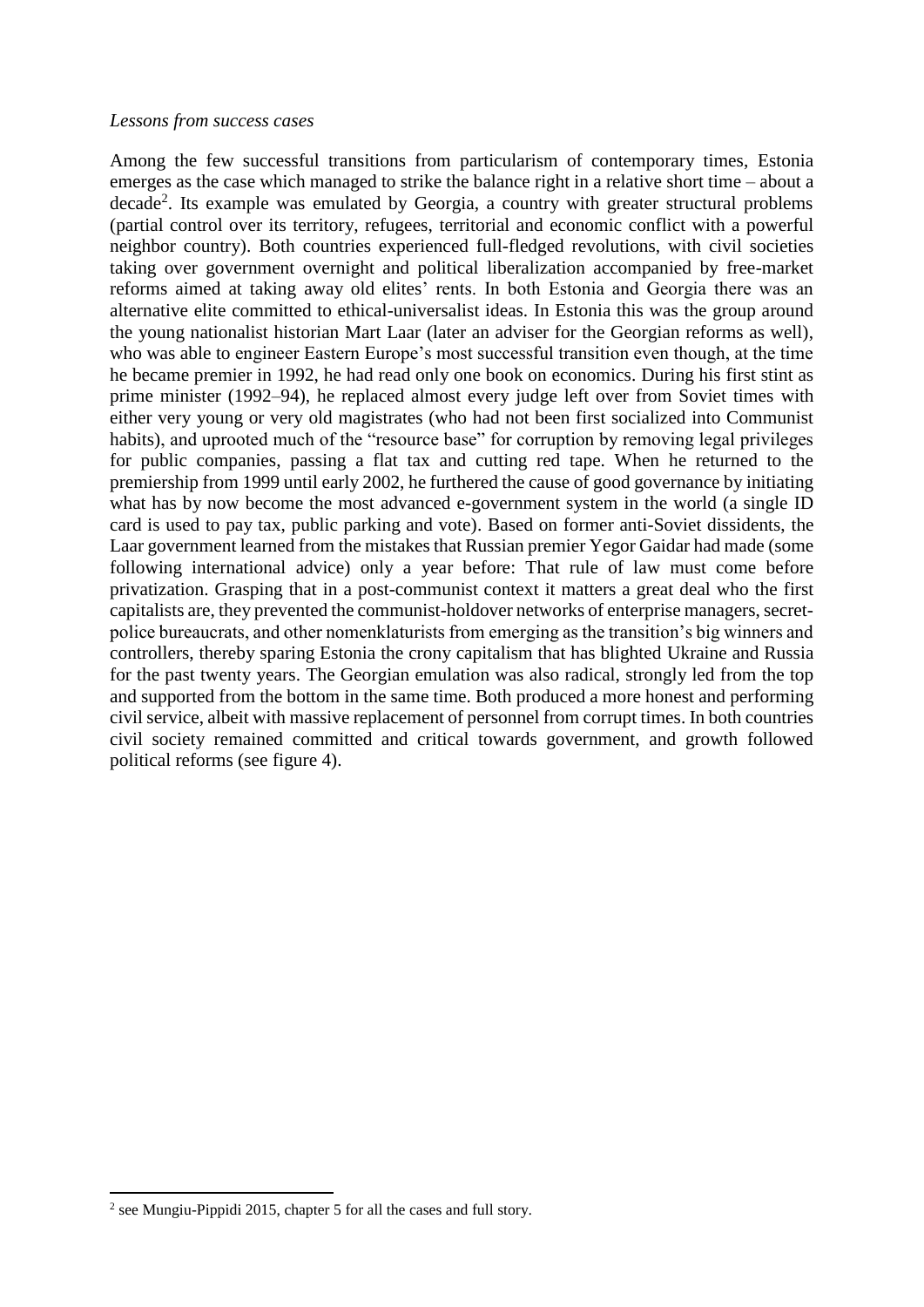

**Figure 4. Evolution of growth and control of corruption in the Estonian post-communist transition**

The revolutionary path, where reformers from civil society simply come to power is not frequent. Most international donors work with governments formed by people who win from the status quo and see reforms as jeopardizing their rents. The idea of incentivizing them is at best naïve. Governance is about rules of the game, in other words about what most people do. People conform to norms in their societies. If corruption is the norm and not the exception, the principal agent model does not work. And donors should watch carefully that they do not increase resources for corruption themselves. Any meaningful aid program should be designed to empower social accountability and develop normative constraints for corruption by means of entrusting ownership for change to the broader society through local communities and NGOs, not just the government.